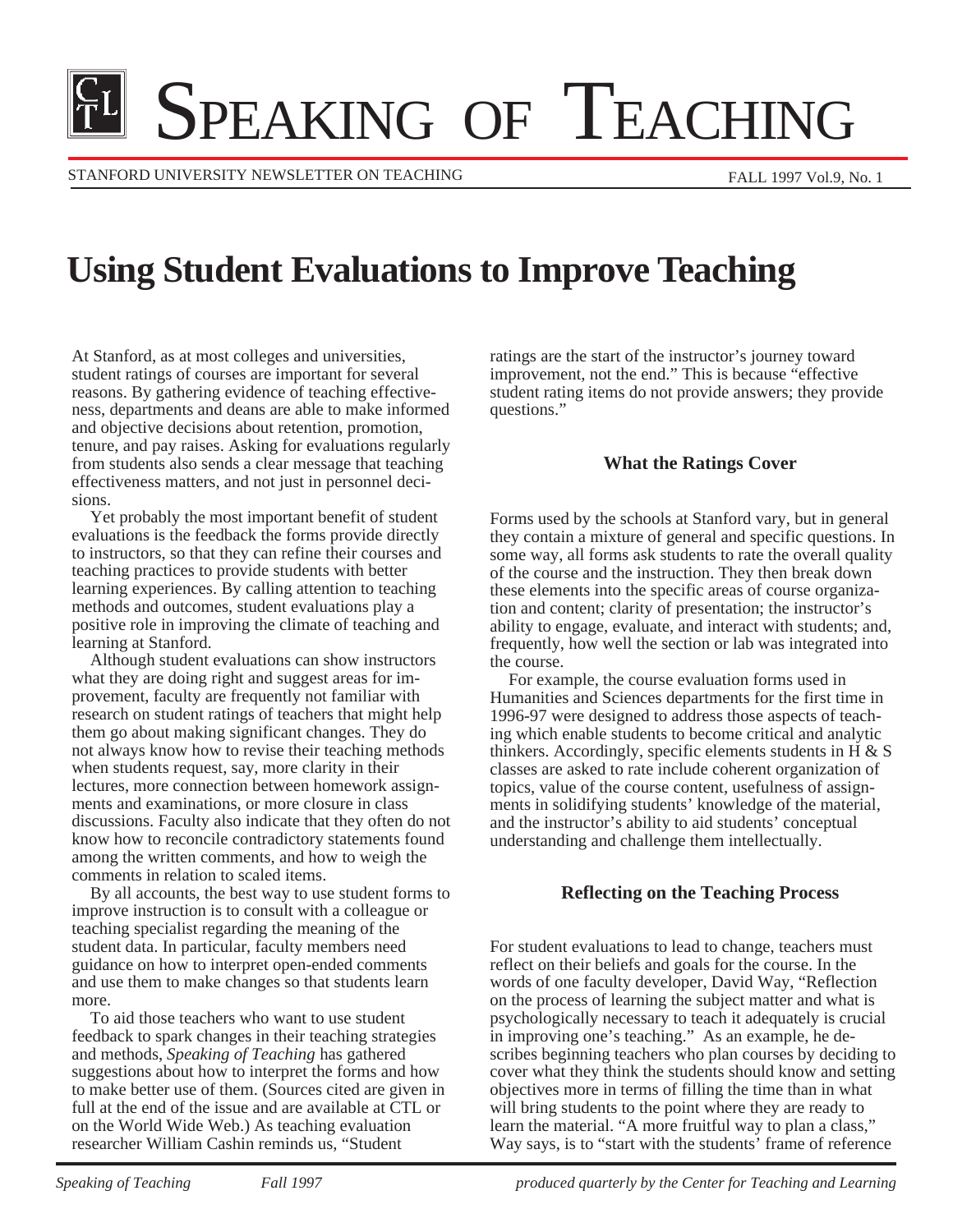and try to build a conceptual bridge from their level of comprehension" to that of the teacher.

## *Reflecting on Goals*

The first thing an instructor should consider when reflecting on a course is, "What did I hope to accomplish in this class? How well do I think the class met these goals?" Such reflection helps to put student comments in perspective. To be useful, the ratings must be contextualized, so that instructor and students are talking in the same vocabulary and looking for the same things. Then it is appropriate to note what responses disagree with the instructor's own assessment. Which ratings are surprising, and why do student reactions differ?

#### *Noting Strengths and Weaknesses*

The next task is to consider one's strengths as a teacher, looking to see which of these the students point out and asking how important these aspects of teaching are. The object is to see what specific teaching behaviors led to the high ratings in these areas. After this assessment of strengths, it is appropriate to turn to areas where students mention the need for improvement. Once again, it is useful to compare students' problems with one's own verdicts, again asking how important these areas are and what led to lower ratings in them.

#### *Targeting Areas to Work On*

Finally, experts suggest that the instructor target one or two items for improvement in the next class to be taught. With the help of guides, such as a CTL staff member or consultant (for TAs) or a chair or colleague, the faculty member or TA can select a few strategies that seem to offer promise of change. (See below.) Faculty should not assume that all it takes to get results is to notice what students are saying. Sometimes it takes more than one quarter to see improvement, even in the areas targeted for change.

# **Emphasizing Student Learning**

When student evaluations are approached with the intention of improving teaching effectiveness, the focus is rightly on the students who stand to gain from the changes. The emphasis falls not on improving one's teaching "performance" but on making changes that will enable students to learn more effectively or efficiently.

The primary fact to remember is that feedback is most helpful when it is provided soon after being gathered, and when the professor or TA discusses the data with a knowledgeable colleague, chair, or teaching consultant. At Stanford, CTL can provide a consultant to go through the forms with a faculty member or TA, interpreting both the scaled items and the written comments to see what students value about a course, what areas they feel need improvement, and what specific changes they would like to see.

*William Cashin, a specialist in student ratings, says that when faculty revise a course it's not always the case that students are dissatisfied. An instructor may want to improve from a B to an A level, but B is already a high level of teaching ("Student Ratings").*

# **Making Sense of Written Comments**

Faculty often have difficulty making sense of students' written comments on teaching evaluations. Although such comments are usually quite rich with observations and insights, instructors frequently struggle to draw conclusions from them. Rather, they remark that the students' comments seem contradictory; half of the students say one thing, and the other half say the opposite. Understandably, this can frustrate faculty members and lead them to believe that there is no way to satisfy everyone. As a result, faculty may choose to ignore the important messages that students' written comments provide.

Karron Lewis explains that this problem stems from the fact that, in general, faculty do not receive students' written comments in any organized fashion, but read through the stack from top to bottom. The first task is to impose some structure on these comments. She suggests grouping the statements according to the overall course rating given by each student evaluator, which provides some context for the comments. For example, some students who rate the course as excellent or very good may make suggestions for improvement similar to those made by less satisfied students. The instructor is less likely to discount the comment because it also comes from students who are quite pleased with the course as a whole.

At the Center for Teaching and Learning, consultants to faculty often use a method of reading through all the comments to sort them into categories, putting together those that say nearly the same thing. The result is two basic categories, strengths and weaknesses, with a list under each that begins with the most frequently made comment. Faculty say these summaries enable them to analyze students' written statements systematically.

Tony Morrison describes a method he devised to get a visual picture of the pattern of student responses. He first determines the most common positive and negative characteristics of university teachers and compiles them into a list. To summarize students' written comments, he makes a checkmark beside the category that corresponds to each comment so that he can give faculty an actual count of the most common comments. The resulting "graph" becomes a visual record of responses. He claims that hundreds of evaluations can be summarized in this way.

To make the written responses more useful to faculty by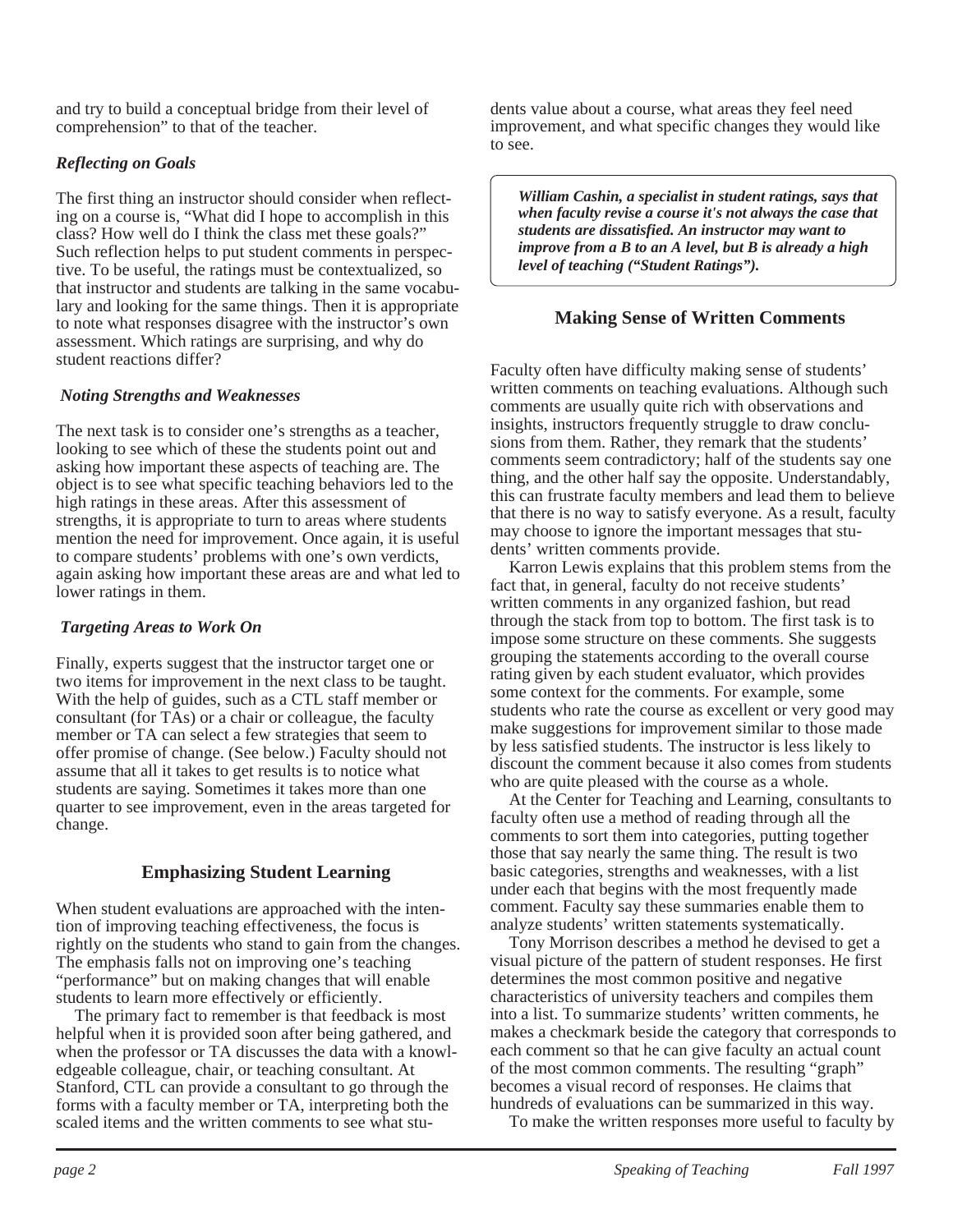showing the most likely place to make changes, Karron Lewis adds another dimension to her reporting method. She suggests choosing five characteristics of effective teaching, putting them across the top of a chart, and then listing ratings from 5 down to 1 (for Excellent to Poor) in the lefthand column. (An instructor might choose the categories of organization/clarity, challenge/engagement, interaction with students, course content, and dynamism/enthusiasm.) The instructor then places comments according to the rating the student gave to the course under the appropriate characteristic of effective teaching. When the chart is filled in, a pattern may emerge to indicate what areas the students who rated the course lower find inadequate compared to those who rate the course higher, who may have different concerns. According to Lewis, "this increased specificity could aid the instructor in determining what instructional adjustments might benefit which students."

#### **Instructor-specific Questions**

Some forms have a space for questions to be asked by the instructor. This is a good place to ask specific course-related questions, such as the effectiveness of group work and individual presentations, or of conferences in a writingintensive class, and so forth. Karron Lewis suggests providing students with the categories shown on the horizontal dimension of the chart and asking them to comment on those areas specifically. She says, "This practice helps the students structure their written comments more succinctly and yet more completely."

An interesting variation of this method asks students "What made you rate the course as high as you did?" and "What kept you from rating the course higher?" Responses are ordered by overall course rating, from best to worst, and then typed in a three-column format. The first column provides the overall course rating, the second the answer to the question "Why did you rate the course as high as you did?" and the third the answer to "What kept you from rating the course higher?"

All these methods offer ways to translate qualitative, subject feedback into a useful form. What they all have in common is showing student comments in some kind of pattern that instructors can interpret in order to tailor efforts to students' needs.

### **Tips for Improving Particular Teaching and Learning Areas**

Once faculty have reflected on course feedback in light of their own goals and objectives and have targeted a few areas in which they would like to improve, they can turn to certain strategies used by the most effective teachers in promoting student learning. One way to get these suggestions is to talk

to faculty who receive high ratings in the areas under consideration. If a faculty member rates lower in clarity of explanations, for example, and she teaches in the sciences, she could locate ideas from faculty who rated highly in explanation in scientific or technical fields. Knowing that there are strategies to try has been shown to encourage instructors to follow up on their evaluations and use them to alter the learning environment and vary the style of presentation to accommodate students' different learning styles.

Here, for example, are some general tips on delivering clearer explanations of material:

• Don't assume that students have a level of background that might not exist. Check out their level of existing knowledge. Incorrect prior learning can actually interfere with new learning.

• Use *verbal cues* to introduce topics and provide context, to order your ideas, to provide or ask students for a summary, to highlight important points, to make connection between lecture and the text, to clearly define the content to be understood and the skills to be developed, to explicitly state the organization of the lecture.

• Demonstrate or have students demonstrate how to solve problems rather than just describe how to do them.

• Use visual and written aids such as pictures, diagrams, outlines for yourself and your students.

- Check student understanding throughout class.
- Be concise when answering questions.

#### **Four Areas of Teaching to Target**

What follows are four areas of teaching that appear on most rating forms, which require different kinds of skills from the instructor—two relatively straightforward and two more difficult to change—followed by suggestions for improvement drawn from teachers judged excellent in those areas by their students.

#### *To set out course objectives clearly and follow them:*

*•* Use a three-question process to plan the course and each class: Where do I want students to be by the end of class? What activities will help them get there? How will I know if my goals have been achieved?

- Review your course organization with a colleague.
- In class be explicit about how each class session fits into the course as a whole.

• Be direct about how you expect students to prepare for the class.

**•** Give students a "road map": outline the class session for the students at the beginning of class.

#### *To present material at an appropriate pace:*

**•** Introduce an idea or topic at the beginning of class